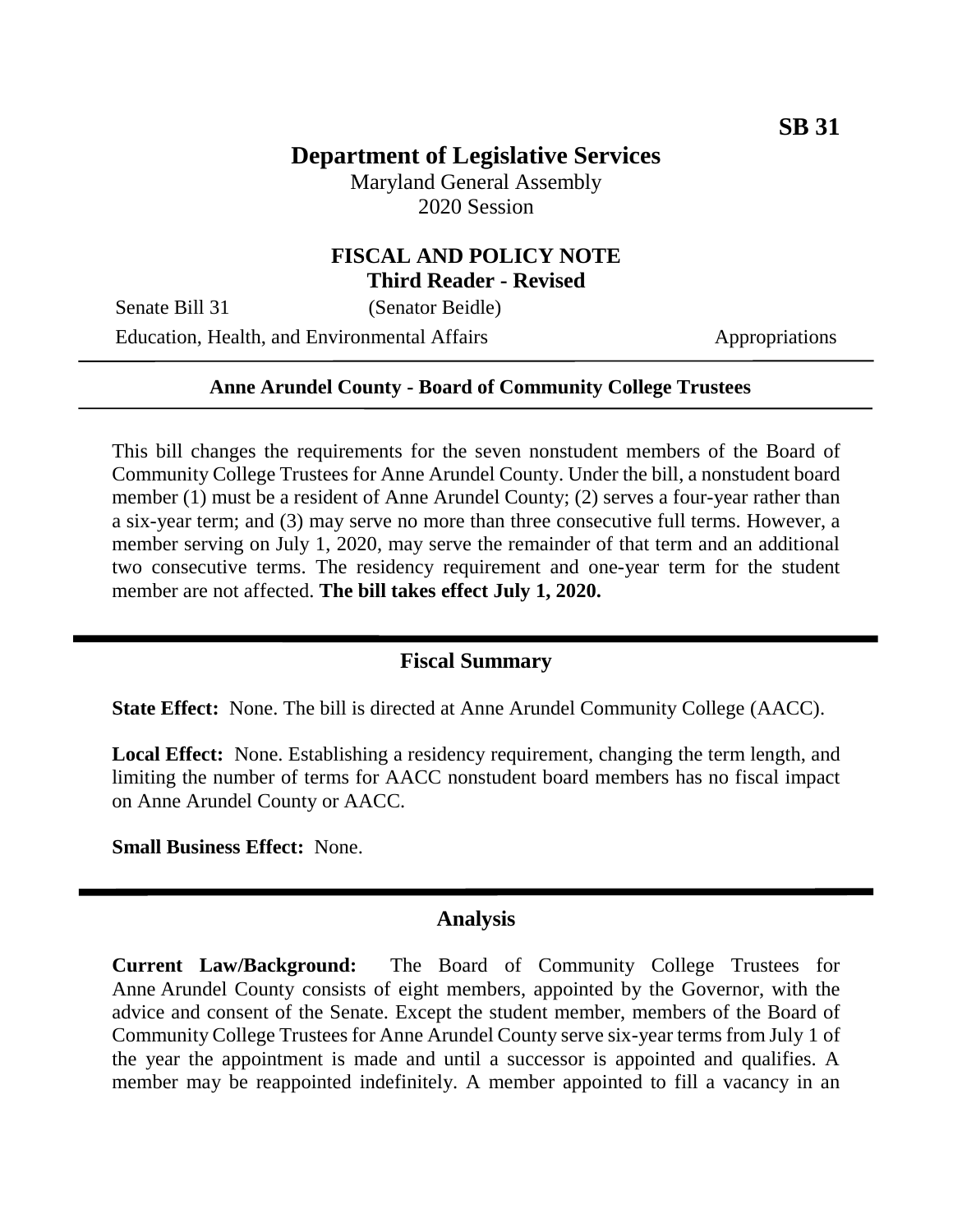unexpired term serves only for the remainder of that term and until a successor is appointed and qualifies.

One member must be a regularly enrolled student in good standing at AACC. The student member must (1) be a resident of Anne Arundel County; (2) be nominated in the manner determined by the student body of AACC; (3) have the qualifications required to be student body president of AACC; and (4) serve for a one-year term.

State law generally establishes that community college boards have seven members serving staggered six-year terms, with several specified exceptions. Therefore, there are variations in the number and terms of board members. **Appendix 1** shows characteristics of the various boards. With one exception, the boards are appointed by the Governor with the advice and consent of the Maryland Senate. For Chesapeake College, the board is appointed by the Governor with the advice and consent of the Maryland House of Delegates.

# **Additional Information**

**Prior Introductions:** None.

**Designated Cross File:** HB 546 (Anne Arundel County Delegation) - Appropriations.

**Information Source(s):** Maryland Higher Education Commission; Anne Arundel County; Department of Legislative Services

| <b>Fiscal Note History:</b> | First Reader - January 20, 2020         |
|-----------------------------|-----------------------------------------|
| $rh$ / $rh$ h               | Third Reader - March 13, 2020           |
|                             | Revised - Amendment(s) - March 13, 2020 |

Analysis by: Caroline L. Boice Direct Inquiries to:

(410) 946-5510 (301) 970-5510